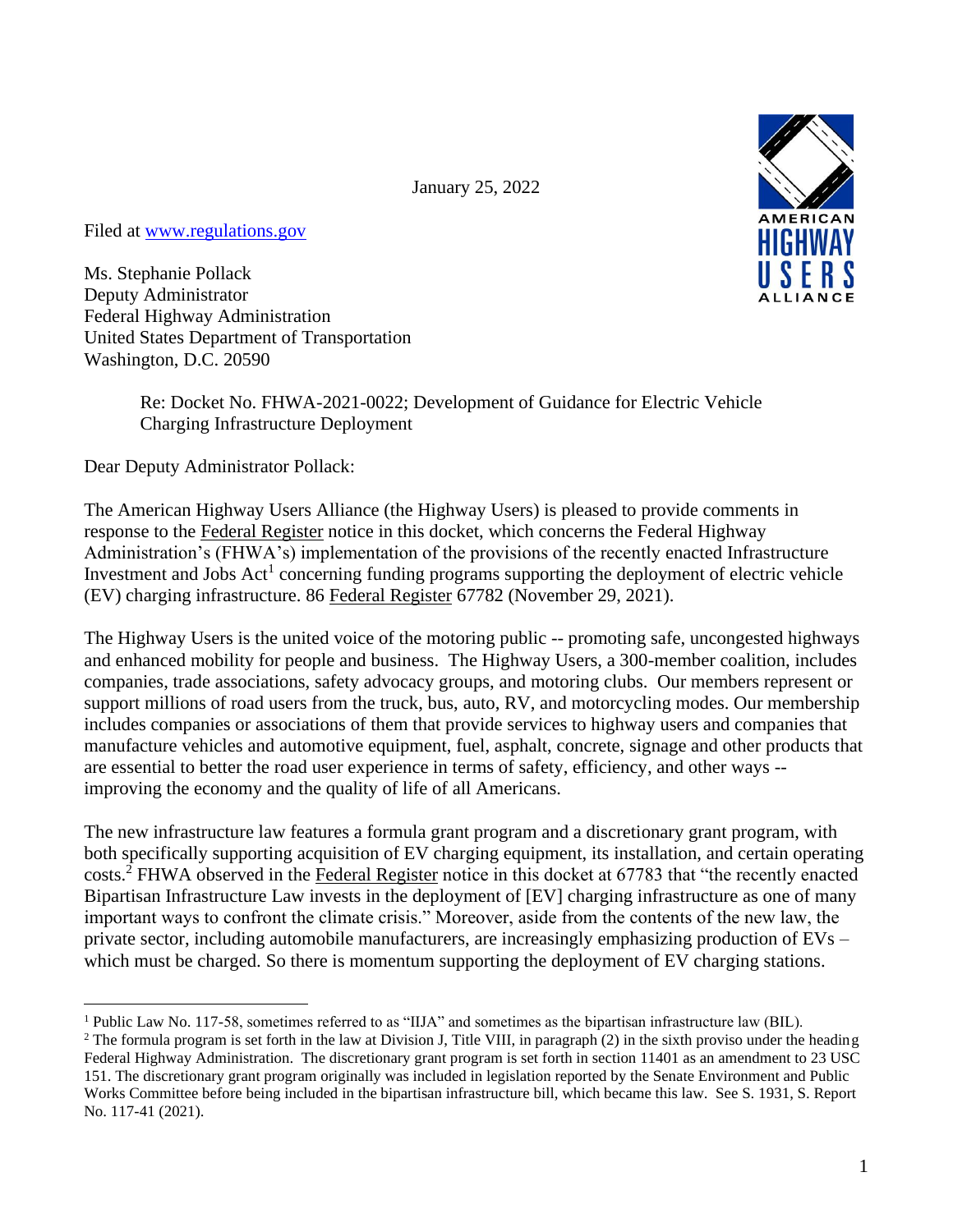In the interest of safe and effective highway mobility, and given the recent and anticipated growth in the production and use of EVs, the Highway Users supports certain actions that would facilitate an effective EV charging network, particularly including improved signage assisting the public and business in finding EV charging stations that provide fast charging and important amenities.

## Promptly Revise Portions of the MUTCD Pertaining to Signage to Greatly Improve Information to Help Motorists Find High-Speed EV Charging.

Our principal comment in this docket is that FHWA should act quickly to implement signage reforms to the Manual on Uniform Traffic Control Devices (MUTCD) to better identify to the traveling public locations providing high-speed EV charging and essential, important amenities including food, restrooms and a secure location, with employees who could contact law enforcement if need be. Signage reform related to the availability of high-speed EV charging should not be delayed to be included in a complete revision of the MUTCD.

The Highway Users filed comments in May 2021 in FHWA's docket on MUTCD revisions, urging prompt action to issue a revised MUTCD, including signage reform for EV charging and other reforms. We continue to urge prompt action in that docket.

We are concerned, however, that FHWA may not be able to finalize the full MUTCD revision promptly. Tens of thousands of comments were filed in the spring of 2021 on the proposed revision of the MUTCD and the proposed MUTCD revisions and the comments on them raised hundreds if not thousands of issues.

Further, it is clear that the Administration has attached importance to promptly increasing the availability and use of EVs and EV charging facilities. Accordingly, we cannot imagine why the Administration would want to delay needed signage reforms to better inform the public where to find high-speed EV charging with key amenities while FHWA processes hundreds of other MUTCD issues.

The success of the EV deployment effort can be furthered by improved highway signage identifying places where a driver can find high-speed EV charging and normal amenities, such as restrooms, food service, well-lit premises, and employees who, if needed, could contact law enforcement. In other words, the driver wants to find an EV charging experience comparable to a stop at a modern gas fueling facility. The MUTCD should be revised to advance that goal, which is essential to the success of the Administration's efforts to rapidly expand the use of electric vehicles to help mitigate climate change. Yet even proposed revisions to the Manual on Uniform Traffic Control Devices (MUTCD) issued in 2020 do not allow such signage unless the EV charging is co-located with a gas station and, in any event, the proposal does not distinguish between slow EV charging and fast charging suitable for the traveling public.

There are approximately 20,000 comments in the pending docket to reform the MUTCD, addressing hundreds of issues. The Administration has said that it is eager to advance deployment of modern EV charging equipment.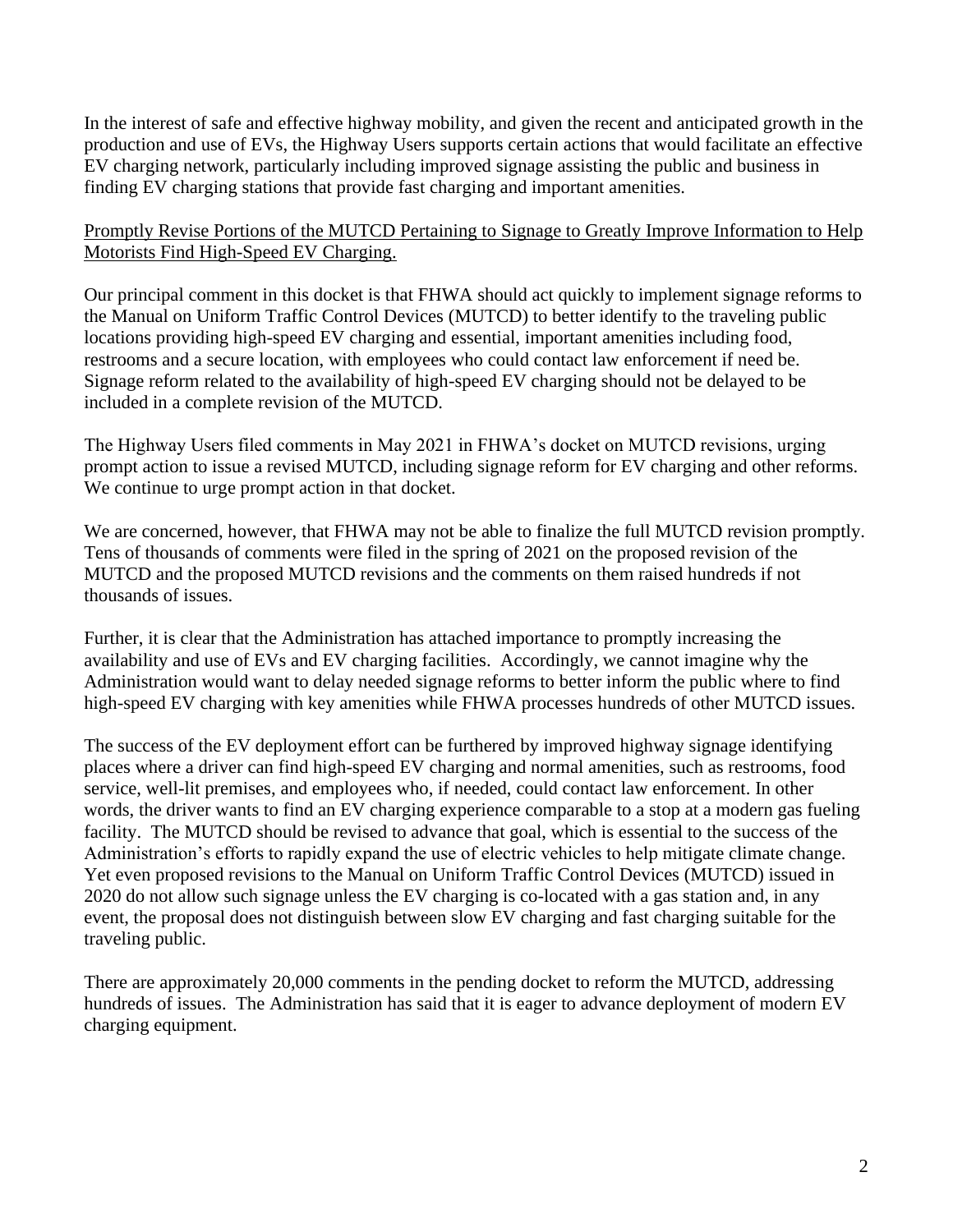Accordingly, the issues of providing improved highway signage for locations providing high-speed EV charging with important amenities and security should be immediately broken out from the many other MUTCD issues and resolved extremely promptly.

Tying signage of high-speed EV charging with availability of amenities is consistent with the discretionary grant program which calls for an applicant to show consideration of "the availability of onsite amenities for vehicle operators, such as restrooms or food facilities." 23 USC 151(f)(4)(A)(iii). Similarly, the statute reflects interest in faster EV charging (23 USC 151(f)(8)(G)), making it appropriate for signage to inform as to high-speed charging availability – with amenities.

In a different section of the new infrastructure law, section 40431, pertaining to electric utility regulation, Congress made clear that it wanted "to improve the customer experience associated with electric vehicle charging, including by reducing charging time." In addition to installation of fast charging equipment, facilitating that important goal will be greatly aided by promptly changing the MUTCD to promote signage that tells a customer where to find fast charging with good amenities.

In short, FHWA has the opportunity to favor action over bureaucratic process by separating this EV charging signage issue from the long list of issues being considered in the MUTCD docket and acting on it right away. What could be more logical in furthering the use of EVs than enabling signage on the highway advising of the availability, with a distance consistent with regular MUTCD signage practice for fuel and attractions, of high-speed EV charging with normal amenities and security.

Specific Proposals for MUTCD Revision Re: EV Charging. To facilitate prompt action modernizing signage to better inform the public as to the availability of high-speed EV charging with regular amenities, we set forth immediately below, for FHWA's ready reference, the essence of our comments on this point as we filed them last year in FHWA's docket on revisions to the MUTCD.

The revisions to the MUTCD proposed by the prior Administration would clarify that supplemental messages identifying an alternative fuel that is available may be added only to the business identification sign panels on the GAS Specific Services sign for a gas facility that provides that alternative fuel in addition to, rather than in lieu of, gasoline.

As electric vehicles (EVs) grow as a percentage of the overall vehicle fleet, it is necessary to provide drivers of those vehicles with information regarding the availability of refueling facilities that are aligned with their expectations of a refueling facility. This generally includes fast, efficient refueling options, foodservice and/or convenience stores, restrooms, and security (including location employees who are able to contact law enforcement should the need arise).

The MUTCD must be promptly revised to accommodate this by allowing alternative fuel logos to be present if, in addition to the alternative fuel, the facility also provides foodservice and/or convenience stores, rest rooms, and on-site employees who are able to contact law enforcement.

Additionally, to align with drivers' expectations, the revision of the relevant portions of the MUTCD should clarify that with respect to EVs, only direct current ("DC") fast chargers are eligible to be identified on highway signs. There will be many slower, "Level 2" chargers available in retail, restaurant and hotel parking lots, for example, that are not designed for fast refueling for highway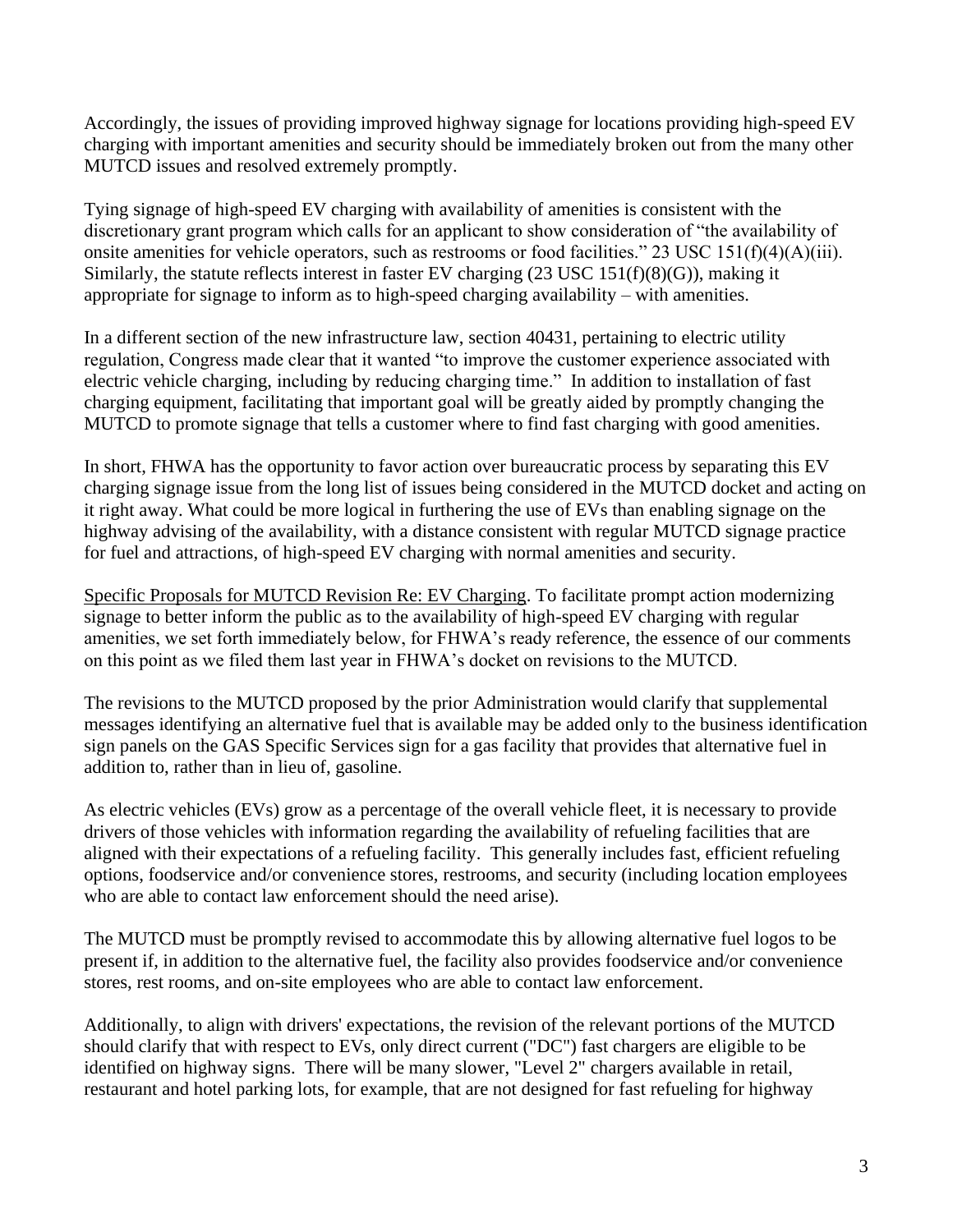travelers. EV drivers will be looking for DC fast chargers so that they can refuel quickly and get back on the road.

Chapters in Part 2 of the proposed revised MUTCD should be revised to reflect these recommendations. As to gas, in section 2J.01A, the criteria to be required by a State or local agency for signing should reflect minimum criteria, not only consideration, and should be expressed as a requirement (standard) (as to A.) rather than guidance. Similarly, as to information on refueling alternative-fuel vehicles described in section 2I.03, the guidance in that section as to "A. Gas, Diesel, and/or alternative fuels" should be a standard (as to A.) and the factors established as minimum requirements. Further, as to those minimum requirements, neither of those two sections lists required availability of foodservice and/or convenience stores or on-site employees who are able to contact law enforcement – in order for a facility to be able to appear on a sign. Also, as noted above, as to EVs, the required minimum criteria should include fast charging. In short, the criteria noted above are important factors in public expectation and should be added to criteria listed in those provisions and established as requirements (standards).

These actions should be taken promptly in final form as soon as possible and in advance of final action on a complete MUTCD revision.

## Additional Points

Before closing, we make several additional points.

### It is Correct for USDOT/FHWA to Support EV Charging along the National Highway Freight Network.

The discretionary grant program terms require USDOT to consider the extent to which an application would deploy EV charging along the National Highway Freight Network. See 23 USC 151(f)(5)(A)(vi). That network is comprised of the nation's most important highway freight routes. The guidance should be supportive of grants for EV charging stations along that network, as a way of helping advance penetration of EVs along important routes.

Further, USDOT should treat that network as a designated corridor for purposes of 23 USC 151. That way, there would be no question that EV charging formula funds also could be applied to EV charging facilities along that network.

#### Responses to Items in the Federal Register Notice on which FHWA Invites Input

Before closing we offer comments on several of the items in the Federal Register notice where FHWA invites input as to guidance it is to provide regarding implementation of the grant programs.

#### Item 9. Any other factors as determined by the Secretary {pertaining to the formula program].

As noted, FHWA should promptly revise portions of the MUTCD pertaining to signage to greatly improve information to help motorists find high-speed EV charging. Better signage will make the formula grant program more effective in advancing use of EVs and EV chargers.